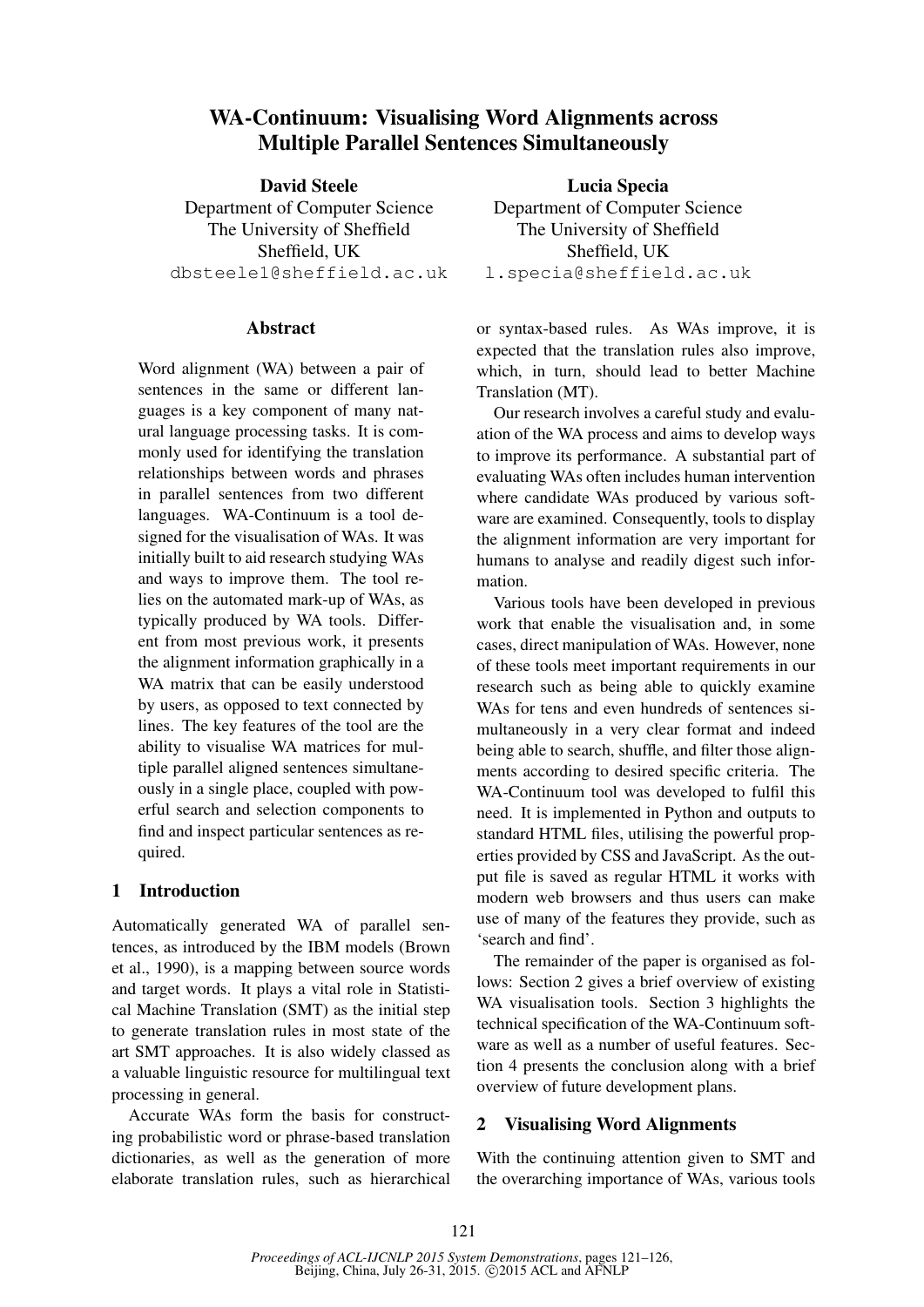

Figure 1: A simple graphical visualisation of WAs for an English-Spanish parallel sentence (Jurafsky and Martin, 2009).



Figure 2: A simple graphical visualisation of WAs for a German-English parallel sentence. The input has been segmented into phrases (Koehn, 2013).

have been developed that help evaluate and visualise such alignments by going beyond using text alone. To understand the limitations of text-only visualisation, consider the following Chinese-English example, where the alignments are given in terms of the positions of source-target tokens: 我 爱 <sup>你</sup> ! ||| i love you ! ||| 0-0 1-1 2-2 3-3. For short and simple sentences with numerous 1-to-1 monotone alignments this visualisation style can be sufficient. However, it is certainly not suitable for longer and more complex sentences that may contain more intricate alignments.

Previous tools include Cairo (Smith et al., 2000) and VisualLIHLA (Caseli et al., 2008) and have different implementations serving different purposes, but they are usually presented in one of two main visual styles. The earlier styles show alignments by matching words in text boxes, across two sentences, using arrows or lines to make the connections. Figure 1 shows an example of this style, where the words in a parallel English and Spanish sentence have been aligned. From the example it can be seen clearly which words map to each other, where reordering occurs (arrows cross), and where phrases are mapped to single words (e.g. 'did not' is mapped to 'no'). Figure 2 shows a similar mapping, but this time it places whole phrases within a single text box and shows both word and phrase alignments. Again, the place where the arrows cross shows some reordering has occurred. The accuracy of the alignments shown in both figures is not a concern, as the tools are purely designed for visualisation purposes. The clarity in how the information is presented, on the other hand, is critical.



Figure 3: A graphical visualisation of WAs for the given Spanish-English parallel sentence using the matrix format. The columns represent Spanish words whilst the rows represent English words (Jurafsky and Martin, 2009).

The second and perhaps more sophisticated style displays the alignments in a matrix type grid, where the individual columns of the grid map to single elements (words or punctuation marks) in one language and the rows do likewise for single elements in the other language. Figure 3 shows the same parallel sentences as those in Figure 1, but in the grid style. Single blocks show mappings between individual elements (e.g. 'Mary' and 'Maria') whereas multiple blocks appearing in the same row or column tend to show phrases mapping to single words or other phrases (e.g. 'did not' maps to 'no'). As can be seen from Figures 1, 2 and 3 the same information is clearly presented in two different formats, both of which are more intuitive than showing text and word position numbers only.

The tools described so far are static and only show visual representations of WAs. Tools such as Yawat (Yet Another Word Alignment Tool) (Germann, 2008) and the SWIFT Aligner (Gilmanov et al., 2014), however, allow the direct manipulation and editing of WAs via graphical interfaces. Picaro – a simple command-line alignment visualisation tool (Riesa, 2011) – uses the grid style to display information. It also has an online demo web page<sup>1</sup> that allows for the demonstration of the tool within a browser for a single parallel sentence. Although Picaro is a relatively simple tool, the visual presentation of the grid format on the demonstration web page is clear and is ideal for

<sup>1</sup>http://nlg.isi.edu/demos/picaro/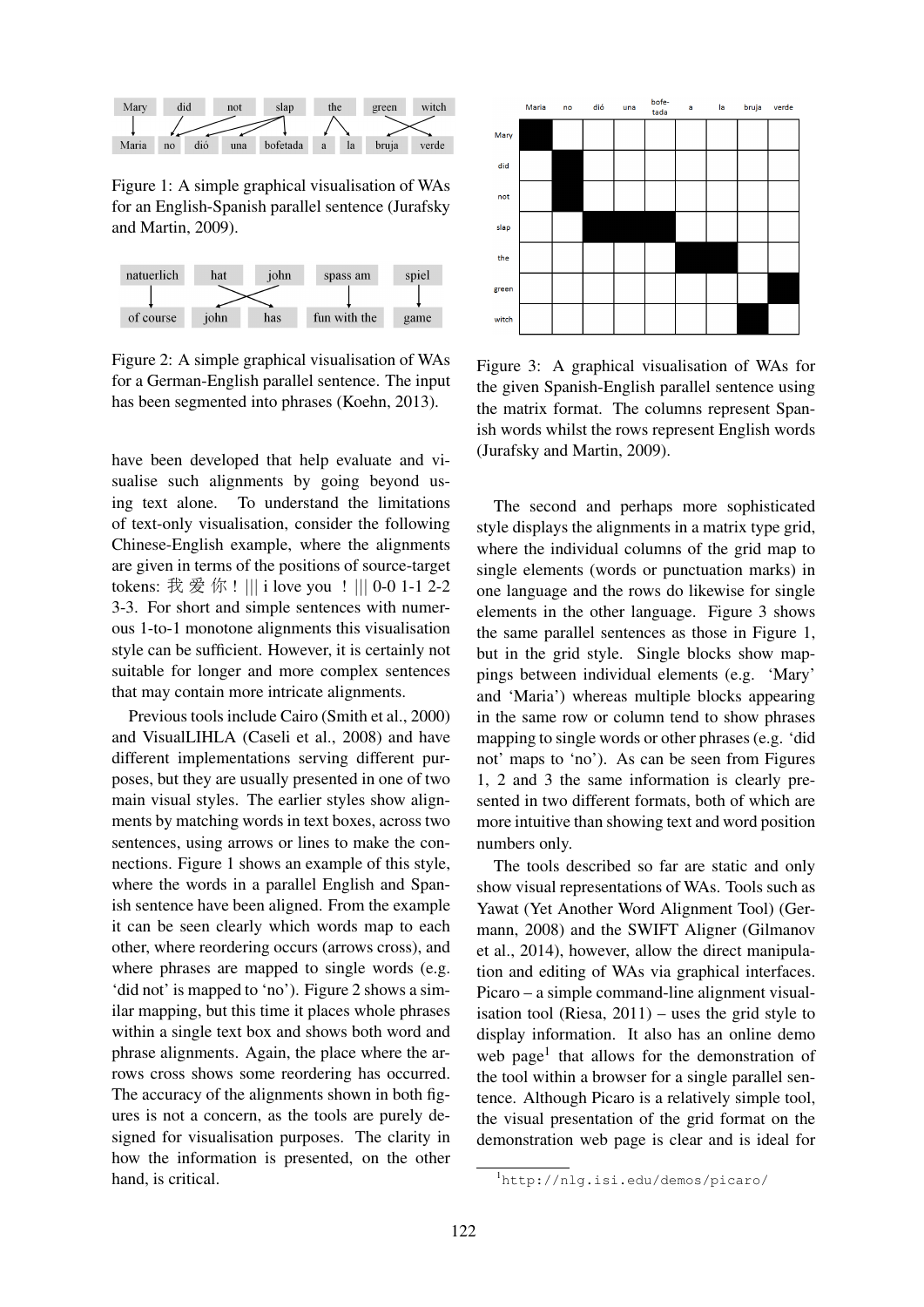quickly understanding WAs. Our research in SMT requires the use of this type of presentation style using the grid format, but with a few more powerful features. Consequently, we had to develop a new tool that had extra features, but maintained the visual appeal and simplicity of the grid format.

## 3 Software Features

This section provides an overview of our software including input format and technical specification, as well as a number of the pertinent and powerful features that we have been using.

### 3.1 Input and Technical Specification

WA-Continuum is written in Python (version 2.7). The input commands can be typed directly into the command-line on Mac, Linux and Windows computers or laptops. They can also be passed as arguments in a number of integrated development environments (IDEs) such as Eclipse<sup>2</sup> or Spyder<sup>3</sup>.

The input for the tool should include at least one aligned parallel sentence arranged in the following format:

SOURCE ||| TARGET ||| WAs.

For example:

我 爱 你 ||| i love you ||| 0-0 1-1 2-2

Typically though the input will be a text file containing a list of many such aligned parallel sentences, one per line. The file is read along with an optional user selected keyword or keyphrase (e.g. -k 'hello' or -k 'as soon as'), which then only returns sentence pairs containing that given word or phrase. Once these commands have been provided, the output is returned as an HTML page, which uses a mixture of HTML, CSS and JavaScript. The page is then automatically opened in the default web browser. This implementation has been successfully tested with a number of modern web browsers including Mozilla Firefox, Internet Explorer 11, Google Chrome and Opera.

A single web page can show thousands of alignment grids (it has been tested for 10000+ sentences), but despite the fact that the program produces the HTML for the output very quickly, it takes the browser a while to render the page when thousands of grids are involved. We have found through testing that up to 1000 grids can be loaded

and rendered fairly quickly (under four seconds on an Intel dual core i3-3220 (3GHZ) computer with 12GB of RAM running Windows 8.1), and so, for performance, we have set the current maximum number of grids to 512 as this is usually enough per search for inspection and evaluation purposes.

A short video showing a demonstration of the WA-Continuum software is available online at: http://wa-continuum.vidmeup.com/ The software itself will be made available for download at:

http://staffwww.dcs.shef.ac.uk/ people/D.Steele/

### 3.2 Features

This section provides an overview of the pertinent features that have been developed and used in our research including: keyword search, phrase search, simple regular expression searches, viewing phrase pairs (minimal bi-phrases), and utilising useful browser features.

For all the given figures in this section exemplifying the WA-continuum software, the individual coordinates for each square in the matrices should be read as row number first, followed by the column number. For Figure 4, the alignment point mapping ' $\boxtimes$   $\forall$ ' to 'because' (as highlighted at the top and right hand side) should be read as alignment point 3-5. The three lines of text below each grid show the source language, target language and WAs as they appear in the input file.

### Keyword Searching

As the main aim of the WA-Continuum software is to be able to display clearly WAs for many sentences (possibly the whole corpus), a keyword search was implemented to enable users to select sentences to visualise from the input file, for example, for the analysis of particular constructions such as those using discourse markers.

Figure 4 shows a typical alignment grid returned from using the keyword search 'because'. The '14' in the top left of the figure is an indication that it is the  $15th<sup>4</sup>$  grid for 'because' that appears in the output page. Scrolling up the page will show previous sentences featuring 'because', while scrolling down will show subsequent sentences.

<sup>&</sup>lt;sup>2</sup>https://eclipse.org/

<sup>3</sup> https://github.com/spyder-ide/spyder/releases

 $4$ The sentence count starts at 0 to keep it consistent with the alignment point numbering, which also starts at 0.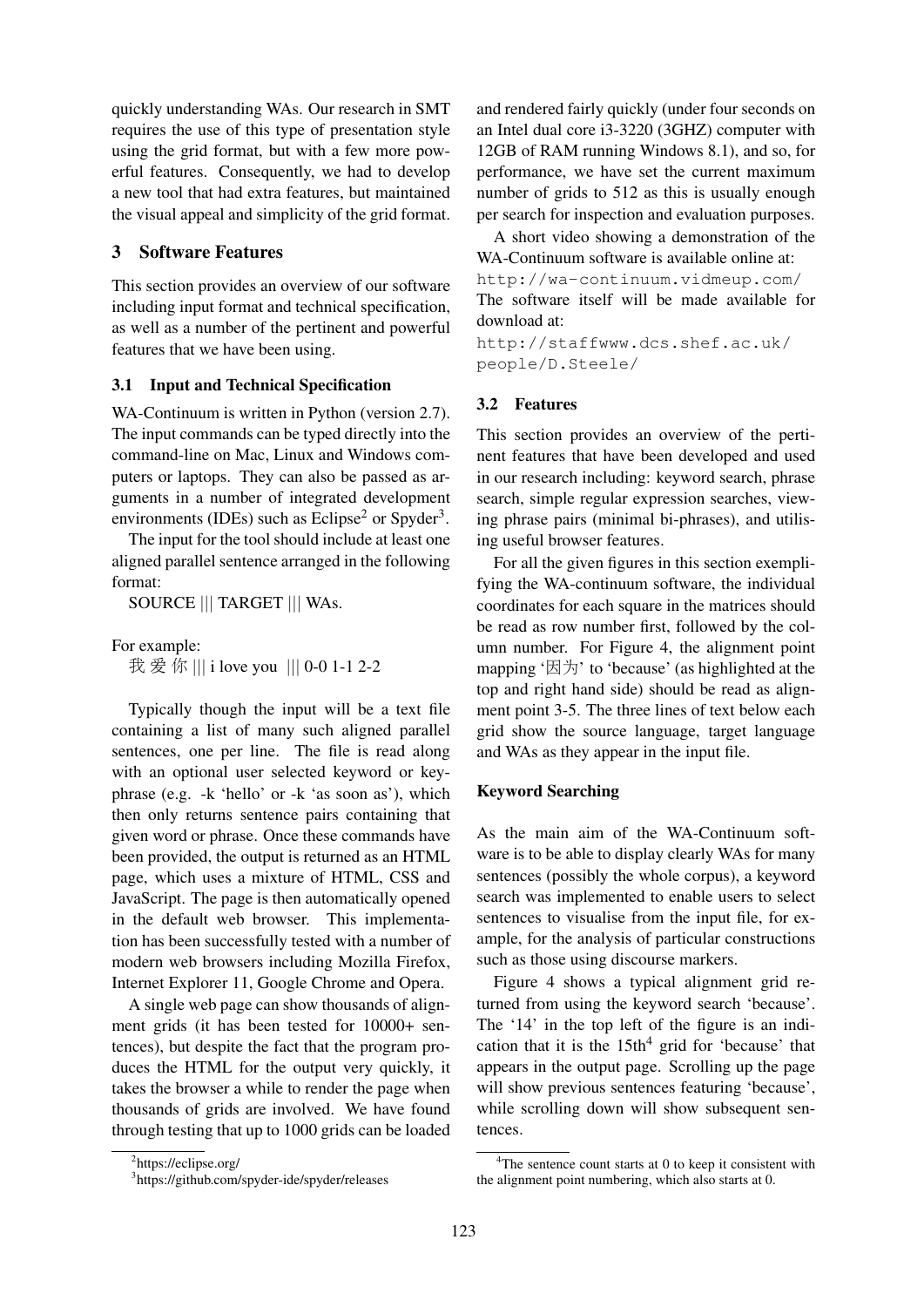

Figure 4: An example of a WA grid returned using the keyword search term 'because'. The cursor was placed over the alignment point for 'because' and  $\Delta$   $\uparrow$   $\boxplus$   $\uparrow$   $\uparrow$  (point 3-5) so the tokens involved in the alignment are highlighted.

### Phrase Searching

This is simply an extension of the keyword search, but by enclosing the search term in quotes it enables the user to input a phrase. For example, a user could easily run the program with the search term 'as soon as' and only results containing that complete phrase will be returned. If the 'as soon as' was typed without the quotes, the tool will return results for the keyword 'as'.

It is worth noting here that the keyword/phrase searches also apply to other alphabets/languages in the input file. For example, a user could do a search using either 'china' (lower case) or ' $\Pi$ <sup>'</sup>.

#### Support for Simple Regular Expressions

While keyword and phrase searches are useful tools, if the user is looking for more specific sentences then they can use searches combined with basic regular expressions (RE). Figure 5 is an example of WAs returned using the RE search term 'if.\*, then' which is being used to examine sentences containing the if/then conditional. Using the RE search term 'if.\*, then' matches any sentence that contains: 'if' followed by any number of characters (.\*) followed by a comma and space and finally a 'then'. Being able to use REs makes the search very flexible and helps to pinpoint specific examples.

#### Using Browser Features



Figure 5: A WA grid returned by using the regular expression search term 'if.\*, then'.

Web browsers often contain many powerful features, but one that is particularly useful for searching the output of tens or hundreds of grids is the 'search and find' function. Figure 6 shows a browser search for 'go to the airport' being performed on all alignment grids returned by the original command-line keyword search term 'the'. The figure shows that the sentence being examined is the fifty-fifth one on the page as well as it being the second out of eleven containing matches for 'go to the airport'. The up and down arrows next to the search term enables the user to quickly jump through the matches on the page. Finally, the small yellow/orange lines on the right hand side show where the other grids containing a match appear on the page.

#### Phrase Pairs (Minimal Bi-phrases)

Koehn (2013) describes the idea of extracting phrase pairs from word alignments for phrase-based SMT. The reasoning is that if a phrase pair has been identified, it can then be used as evidence for the translation of future occurrences of the phrase. Figure 7 shows an example where 'assumes that' has been mapped to 'geht davon aus , dass'. Using this idea we enabled our software to highlight phrase pairs in order to better evaluate the WAs not just for single words, but also for entire phrases. The input file remains the same, but when the optional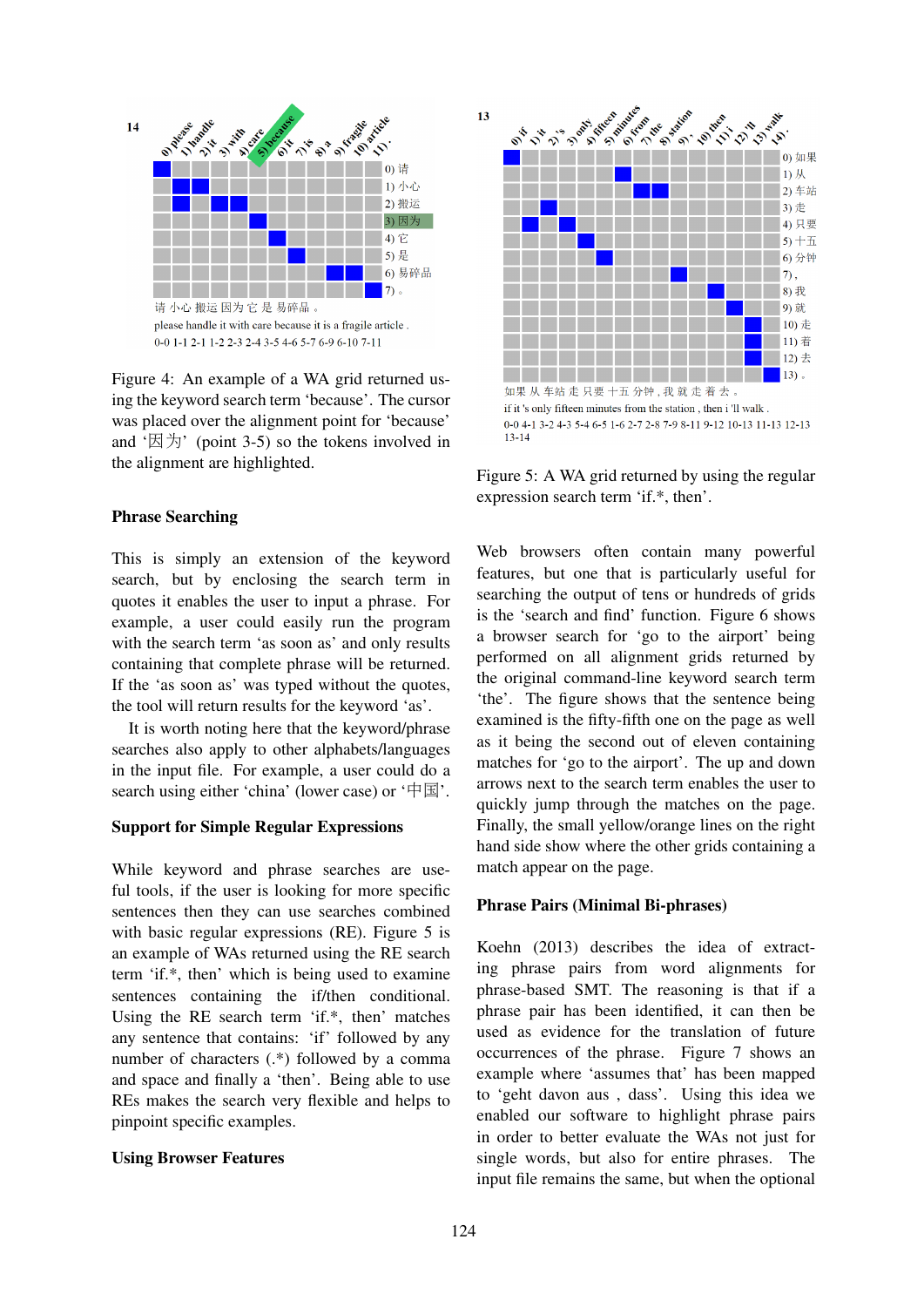

Figure 6: Using the web browser features to search the results. In this case, matches for 'go to the airport' are sought.

'-b' switch, for bi-phrases on, is used in the command-line then the tool recursively extracts the phrase pairs at runtime and displays them in the relevant matrices.

Figure 8 shows the first result returned using the phrase search 'as soon as' plus the commandline flag '-b', which highlights phrase pairs. Each single block containing the hash symbol represents the actual word alignment points, whereas the large block represents phrase alignments. Phrase alignments will always appear as rectangles and may include blocks that were not originally aligned (coloured, but no hash symbol). In the context of Figure 8, the English words 'to call you' have been mapped as a phrase to '<sup>给</sup> <sup>你</sup> 打 电 话' (literally: 'give you make phone [call]). In this case, quite a good translation. The process to establish a phrase pair works as follows. If column 5 ('call') is examined it is clear that it contains three mappings to rows 7, 9 and 10 respectively. This means that in order to use column 5 in a phrase we must include every alignment point that occurs in the column and by extension those that appear in each of the rows 7, 9 and 10. However, to get from row 7 to row 9 we must also include everything in row 8, and so it goes on in a recursive process.

The phrase 'to call you' uses columns 4, 5 and 6. Column 4 has an alignment point at row 9 (9- 4). Row 9 in turn also has an alignment point with column 5 (9-5), which then encompasses the other alignment points in column 5 (7-5 and 10-5). As moving through column 5 includes using row 8



Figure 7: A WA grid showing a phrase pair mapping of 'assumes that' to 'geht davon aus , dass' (Koehn, 2013).

then we must also include all alignment points for that row as well, which in this case is in column 6 (8-6). After this, as there are no more alignment points to consider outside of that block, then the phrase is complete. A similar process is applied in Figure 7, which is why the ', ' in column 4 must be included as part of the phrase 'geht davon aus , dass'.

Another point worth noting in Figure 8 is that the alignment at point 8-6 (highlighted) mapping '你' to 'you' is in a different colour. The reason for this is that the software has been developed to show possible phrases/words that may occur within a larger phrase (nested phrases), as well as being a phrase or single aligned word in its own right. That is, in this case no other item appears in column 6 or row 8 and so the word alignment could be extracted in its own right as a mapping between '你' and 'you'. None of the other elements that appear in the phrase 'to call you' have the same property.

Finally columns 7, 8, 9, and row 2 have no alignment points in them at all. This means that the alignment software has not found suitable alignments for these elements. Using the grid format enables one to spot this issue right away. Based on knowledge of Chinese, we can also quickly spot that the word 'returns' (column 11) should be mapped to ' $\mathbb{R}$ <sup>\*</sup>' (row 2) and 'as soon as' (columns 7, 8 and 9) should be mapped to '一' (row 1). These errors would be much harder to spot when examining the alignments in a text only format.